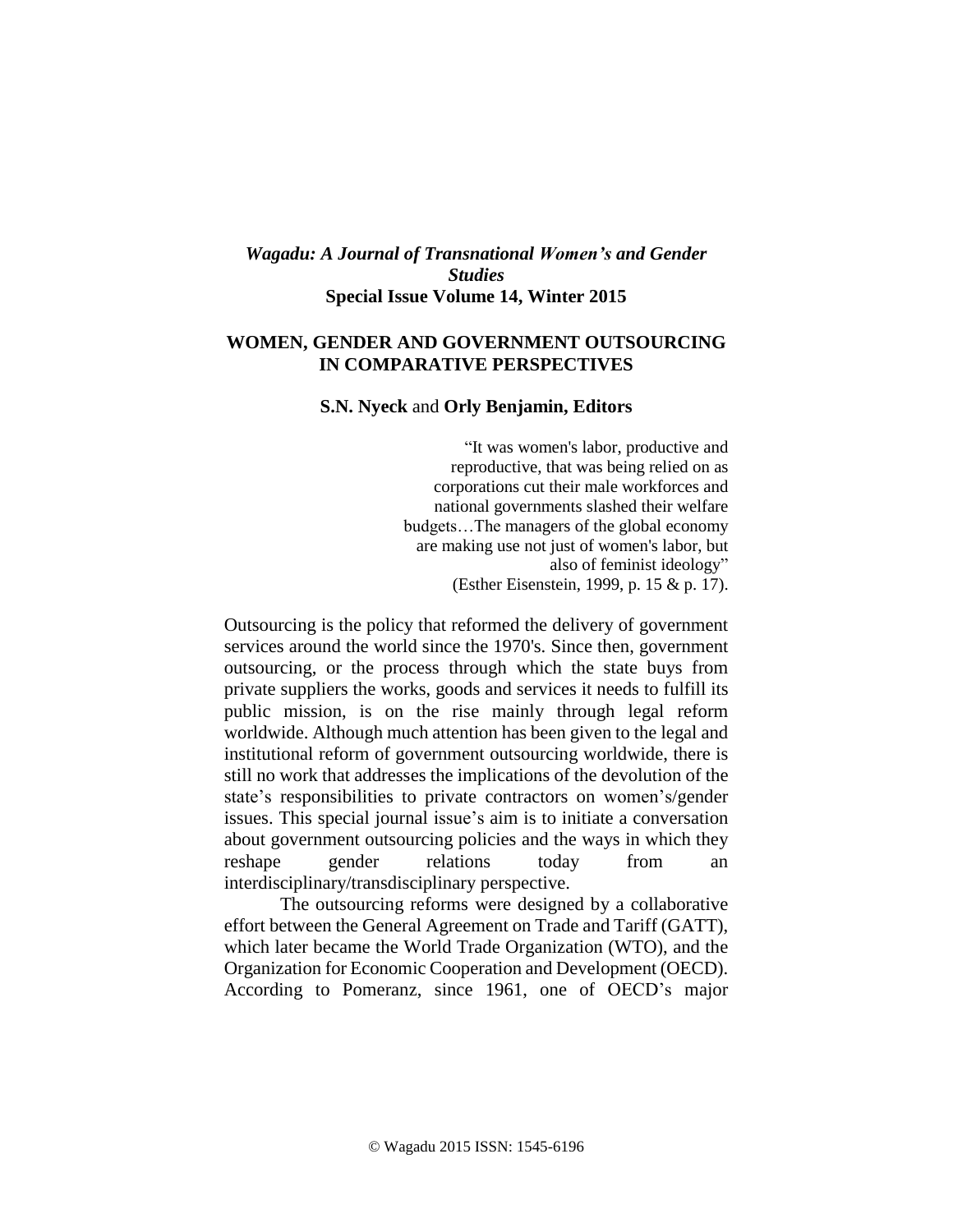endeavors has been to review government procurement policies to give prominence to the outsourcing of services when he notes, "in late 1967, the OECD Secretariat was requested to prepare a text of 'guidelines' on government procurement" (1982, p. 137). The European Free Trade Association ministries prepared working papers on this topic and in 1969, the United States submitted a draft procurement guideline text to the Working Party (ibid., p. 140). Debates on the proposed tendering regulations were then moved to the multinational trade negotiation at the GATT round and in 1979 they turned into a code that had to be locally legalized. The new legal requirement on competitive tendering paved the way to New Public Management (henceforth NPM) principles worldwide.

When Pal (2012) argued that the OECD had been the major driver of the NPM, he focused primarily on the way in which one of its departments influenced the GATT 1979 negotiation where the government procurement code was defined. The first signatories of the government procurement code then agreed to a version that resulted from intense work at the OECD combining strategies for reforming public sectors (downsizing, flexibilization) with the regulation of government procurement in the form of outsourcing and competitive tendering. The long arm of the economic globalization that operated within countries' public sectors to reform the delivery of services relied on the Government Procurement Code (GPC), and the General Agreement on Trade in Services (GATS). Hence, "between 1987 and 1996 the World Bank supported downsizing programs in no less than sixty-eight developing and transitional countries in the context of its ubiquitous 'structural adjustment' loans" (Nunberg, 1995; cf. McCourt, 2008). Since 1995, the year the GATS agreement was signed, several other transnational organizations joined in the project including the European Union (henceforth EU). Each country interested in allowing its exporters to compete over other governments' contracts had to translate the procurement agreement into a local tendering law. These domestic laws were applied to the procurement of commodities only. In 1995 the GATS forced governments to apply them to public services including water, electricity and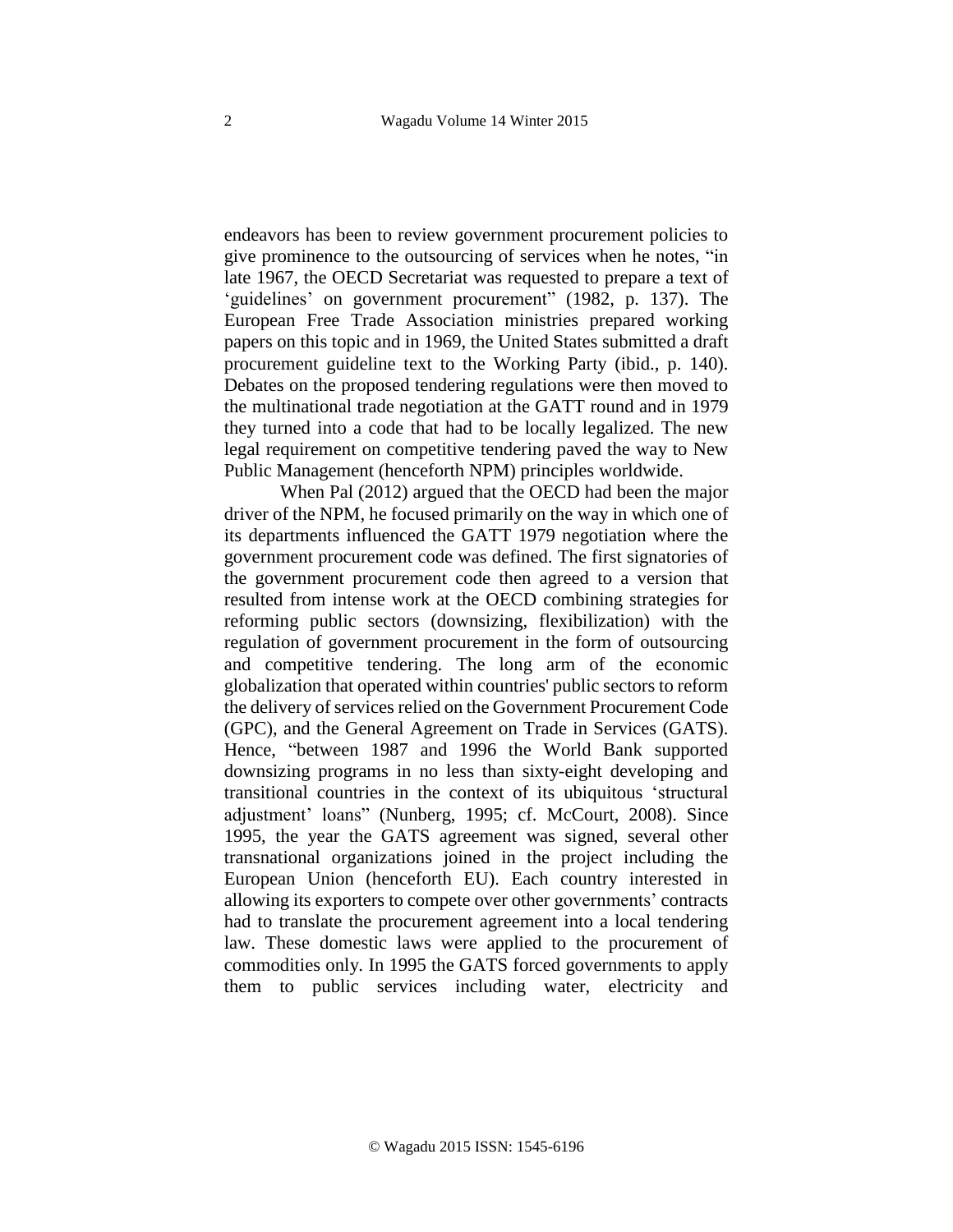transportation. But other services, gradually, were also reformed. In the areas of local municipalities, health, education and welfare services were opened up for competitive bidding. Today, there is no doubt that government outsourcing is one of the most important neoliberal reforms of the twentieth century globally.

At first sight, the global reform of government outsourcing through legal changes happened without major critique or input from feminist scholars and groups. Emphasis on economics and efficiency in the public sector initially sidelined gender concerns. But as government outsourcing expands to national and local government, the positive and negative effects on women as producers and consumers of public works, goods, and services are increasingly being documented. Yet, a lot more remains to be done as government outsourcing enters national and local government through various names (public procurement, privatization, commissioning, purchasing, public contracting…etc.). The absence of a harmonized language that captures the increased reliance on the private sector, profit and non-profit, to solve public problems in part explains the dearth of scholarship on the phenomenon. Nevertheless, given the context of economic globalization and market-based governance, government outsourcing offers new agendas for critical research that interrogates both old and new forms of women empowerment and disempowerment. Queries raised in this special issues echo previous feminist contributions to the feminization of poverty and the potential threats to women's gains as the welfare state morphs into the contractual state. Thus, we have primarily sought not to harmonize a language, but to capture the many names and contexts in which the phenomenon of outsourcing in both developed and developing countries intersects with new and conventional concerns of the political economy of gender or women's issues.

To illustrate, several authors show that practices of mixed welfare, where government and both non-profit and profit oriented organizations have been responsible for the delivery of services, operated in several countries even before government procurement began to be reformed in early 1980s (Bode, 2004). Nevertheless,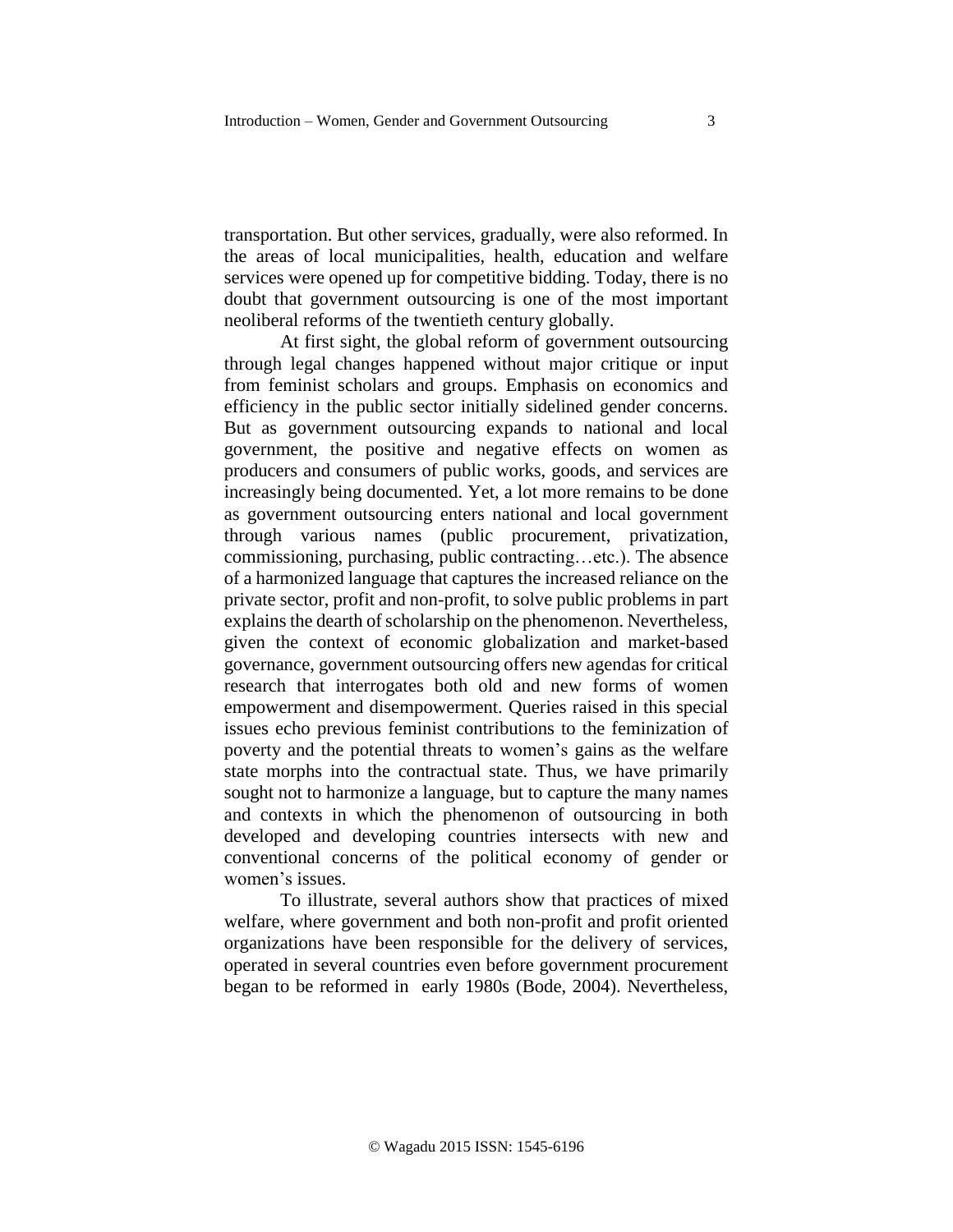transnational trade involvement meant that contracting out of services became the dominant form of service delivery, and that contracting back-in today is increasingly harder although contemplated in some countries. While some have suggested that under conditions of fierce and continuous political resistance (Hefetz and Warner, 2006) contracting back in is possible, others contend these conditions cannot secure a reversal of momentum (Paz-Fuchs and Leshem, 2010).

Government outsourcing reforms introduce a contract based system for public works, goods, and services procurement and delivery. New Public Management emphasis on market-based solutions to public and social services delivery introduced the business contract as the organizing principle in the public sector even if some have shown its limitations (Epstein, 2013; Grimshaw et al., 2005). The reforms, often framed as adjustment strategies, replaced the consensus on the prominent role of the state and its bureaucracy in the production and delivery of public services. They were also successful in replacing the often unionized employees by flexibly employed, part time employees with no or little legal protection. In this way, cost reduction in the public sector was achieved in some countries. What is relevant to this special issue is that as economic globalization spreads, the logic of competition is committed to the promotion of equality. The commitment to equality is seen as essential as it secures the equal position of all bidders proposing to undertake the delivery of any tendered good or service. However, this notion of equality is yet to be applied to substantive issues of social justice and or equal economic empowerment of men and women in government outsourcing.

Summarizing the emerging picture, Edna Bonacich and her colleagues (2008) have argued that the new economy develops forms of exploitation that treat the women of rich countries in ways that resemble the forms of exploitation inflicted on women in poor countries. The papers in this contribution show mixed findings in terms of policy framing and implementation and according to sectors in government outsourcing in different countries. While some authors portray government outsourcing as undermining the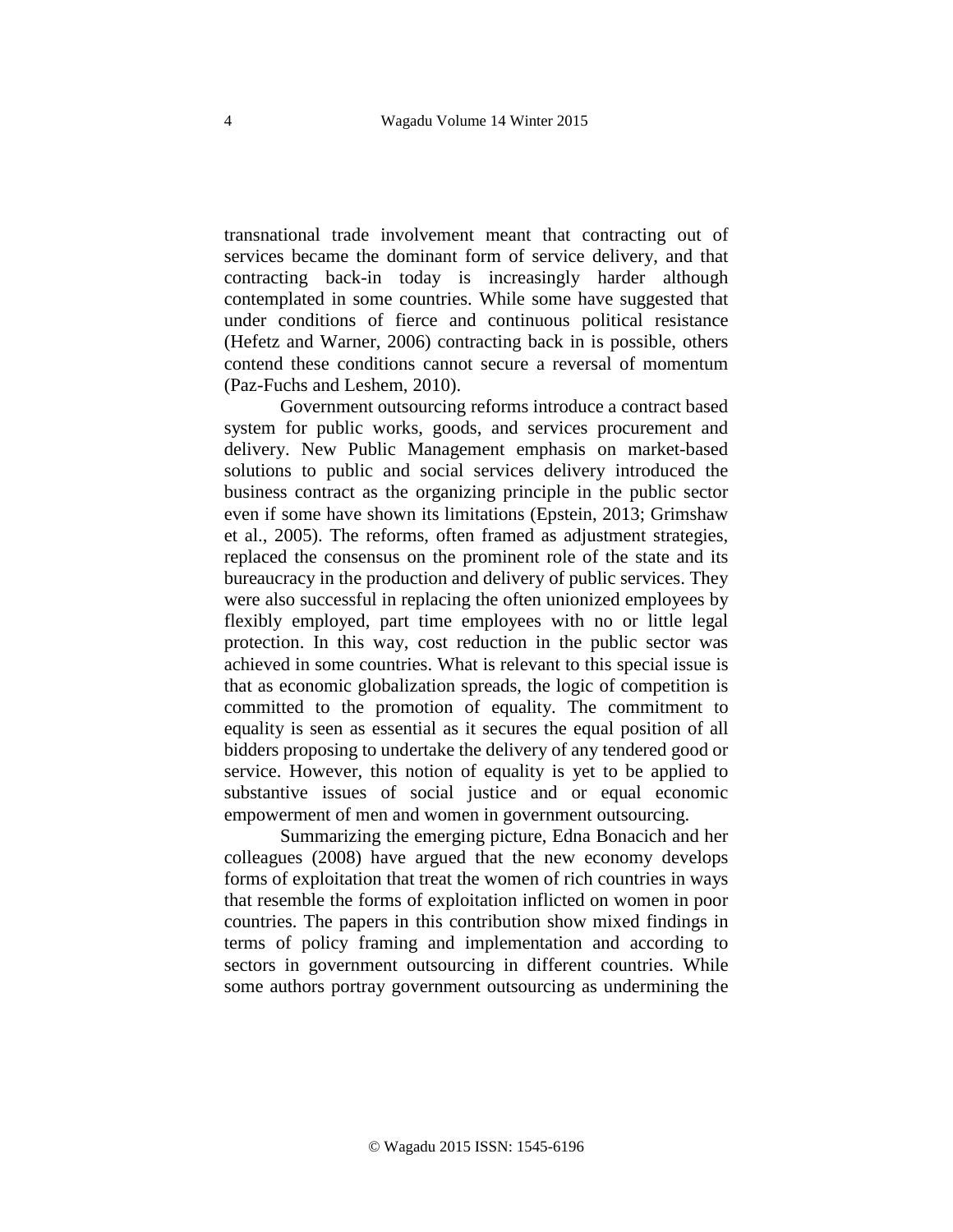achievements of the women's movement, others foresee potential empowerment under certain conditions. In all cases, the contributors to this special issue agree that legal reforms are not enough to ensure actual economic empowerment where the law is friendly to women, or political representativeness for the most vulnerable. For instance, for quite some time, publicly organized government services provided women with a supportive labor market and a field of developed expertise in diverse caring areas. The neoliberal withdrawal of welfare states as women's most significant employer, especially in the developing/middle-income countries, means that strong motivations of cost reduction is likely to adversely affect women's socio-economic status. Traditionally, the state has been an employer that provided women with stable, often unionized jobs of relative high quality with a friendly approach to family obligations.

The papers in this issue address the gendered dynamics in government outsourcing at the macro and micro levels. Nyeck and Sarter present institutional and policy analyses of pressure for the reform of government outsourcing in Africa and the EU. Starting with Nyeck, a thorough review of the reform movement in the context of Africa is presented in light of women's international organizing for gender equality in the public sector. Through a review of public procurement laws and their preferential treatment of various categories, Nyeck shows a paradoxical development of gender policies in Africa: political representation does not correlate with more economic opportunities for women in outsourcing schemes. Nyeck's presents the first comparative study of the gendered dynamics within national procurement legislations in 16 countries in sub-Saharan Africa from 1995 to 2014. The paper traces the gendered trajectories in public procurement liberalization in light of the World Bank's recommendations for reform in the early 1990s. Important to this comparative study are opportunities and challenges in implementing preferential public procurement policies for women-owned or led small and middle-size enterprises. A review of sixteenth countries in sub-Saharan Africa shows that women do not appear as a normative category in outsourcing policy design. Where women are accounted for in preferential schemes, the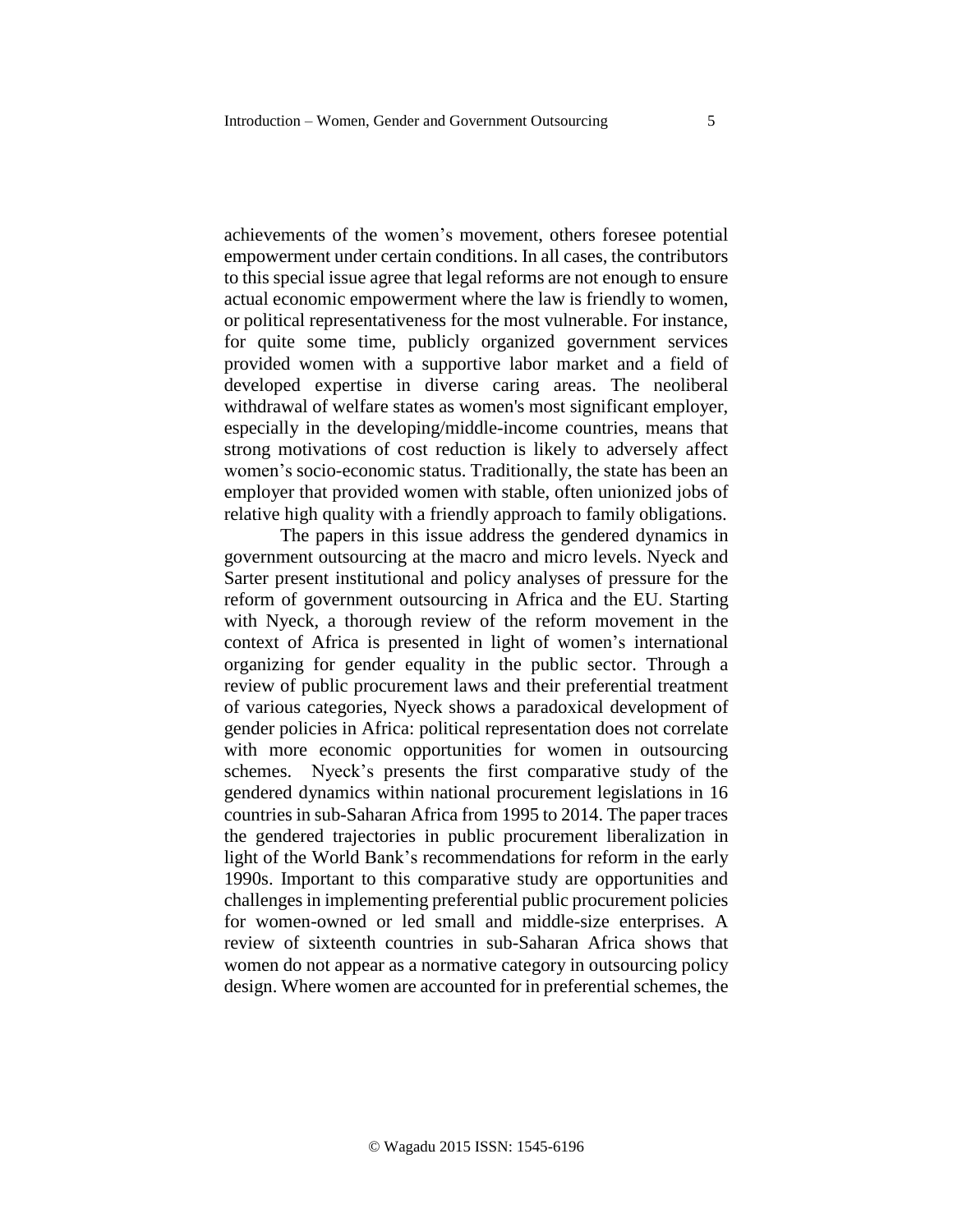law is so vague that more specification is needed in terms of national policies that mitigate the potential side effects of outsourcing for women as users and producers of public works, goods and services. Nyeck's analysis also reveals the chaotic adoption of gender in public procurement laws without substantial consideration for enabling, as well as impeding factors that impact women as potential vendors to government and as users of public works, goods and services. The uneven development between political representation and economic underrepresentation is explained as an outcome of international pressure to reform without significant input from national civil society and women's organizations.

Feminist efforts have become more practical in terms of strengthening governments' commitment to the pursuit of gender equality in the EU through the emerging field of outsourcing. Sarter presents the new EU legislation on outsourcing and gender equality. In the European Union, the need to regulate measures for gender equality is problematic as 'social criteria' stand against the spirit of competition. Thus, European regulations and jurisdiction restrict the possibility to impose measures that foster gender equality beyond the limited range of those workers directly involved in the provision of services and at the time of the contract by stipulating a link to the subject matter. Long-term measures as well as measures relating to general business policies are explicitly excluded from the range of possible criteria thereby imposing limits to the range of measures that can be taken into account when tendering preferentially. After addressing the legal gap between national and EU legislations, Sarter reviews the conditions under which public tendering simultaneously fosters and limits gender equality in government outsourcing.

Beyond a macro focus, the remaining papers take on specific case studies in the context of Israel, the United States, and Kenya. One running thread in these contributions is that empowerment rhetoric aimed at improved access to public procurement-related resources and knowledge for women is yet to translate into active inclusion of women's economic and social success as strategic public policy design and goal. The programs are designed with the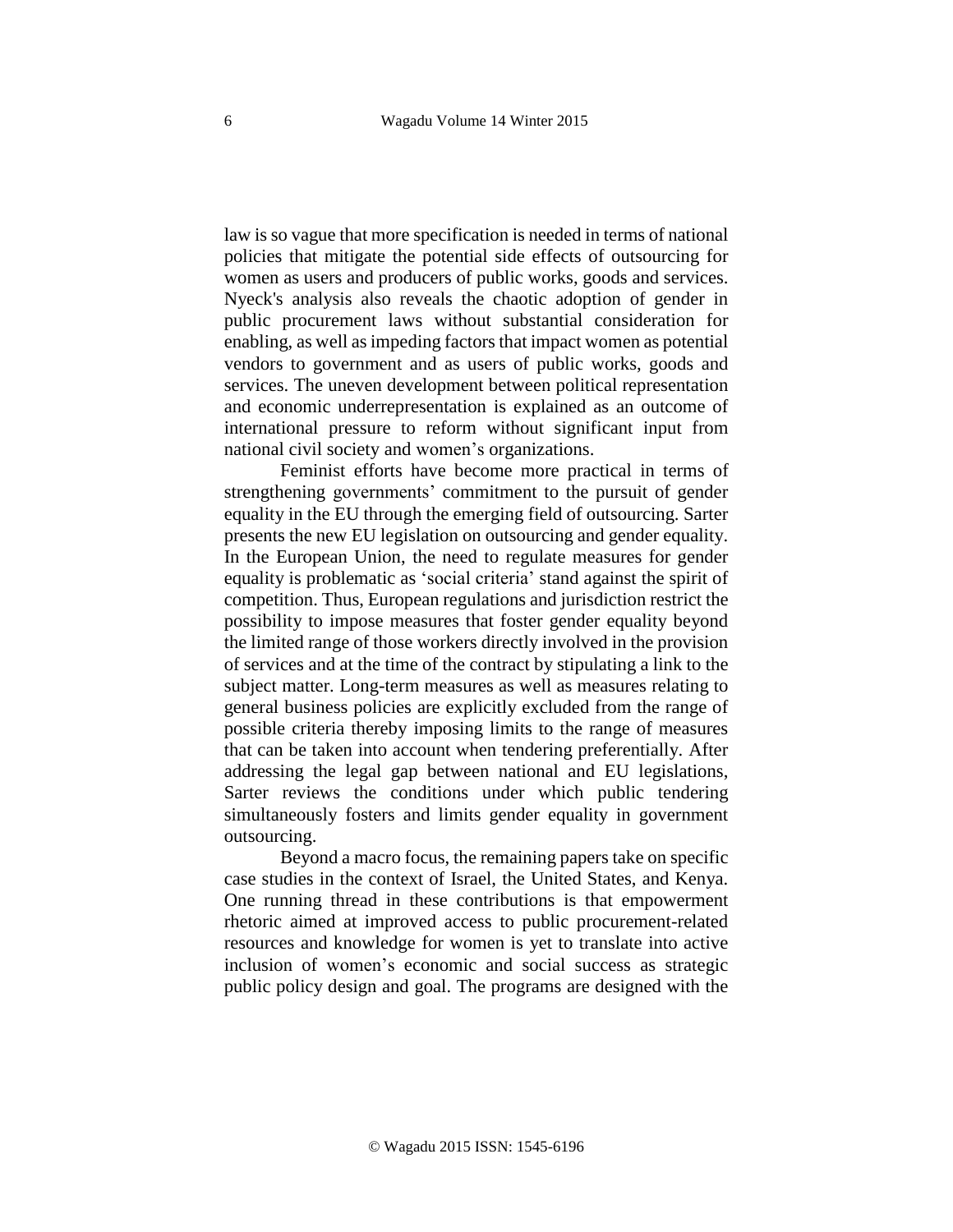thought that women consist of one monolithic category with needs that are known before they get to be listened to. As a result, homogenous programs and projects are designed on the basis of a stereotypical set of assumptions. Since Tronto's (1993) ethics of care theory, there is a consensus that care, whether paid or unpaid, for relatives or others, is work contingent upon the emerging relationship. Thus the right to care is not only the right to be able to devote oneself to family work, but also the right to build significant caring relationship with service users (Williams, 2001). A system of service delivery that is based on a contract sometimes Taylorizes and isolates care work (Baines, 2004; Theobald, 2012; Armstrong, 2013). In this issue, Benjamin examines the politics of government outsourcing in Israel and finds organizational and institutional discriminations against female workers increasingly pushed into peripheral tasks. Through a careful review of public tenders, she conducts an institutional ethnography of occupational professionalization by category to find that outsourcing renders the workers more vulnerable through deskilling. Outsourcing is based on the principle that competition in government services is enough to secure both cost reduction and better quality service. Further, outsourcing is legitimized by the assumption that NGOs have the required expertise for service delivery; that they are better able to innovate because less constrained by government bureaucracy. However, because outsourcing is based on a contract, it embeds several problems that have a particular gendered face and these are related to contract design, contract award, and post-contract regulation/monitoring. Orly's contribution grapples with the feminization of care work in Israel from the contract design stage to the implementation of subpar wages for non-core workers.

The time in which services are contracted out is one of enhanced demands for services. One important question is how knowledge, political orientation, specific cultural sensibilities and skills required for a specific category with unique needs, are taken into account in the contracting out of services. Beth Rauhaus examines this issue through the application of representative bureaucracy criterion to contracted-out services for the victims of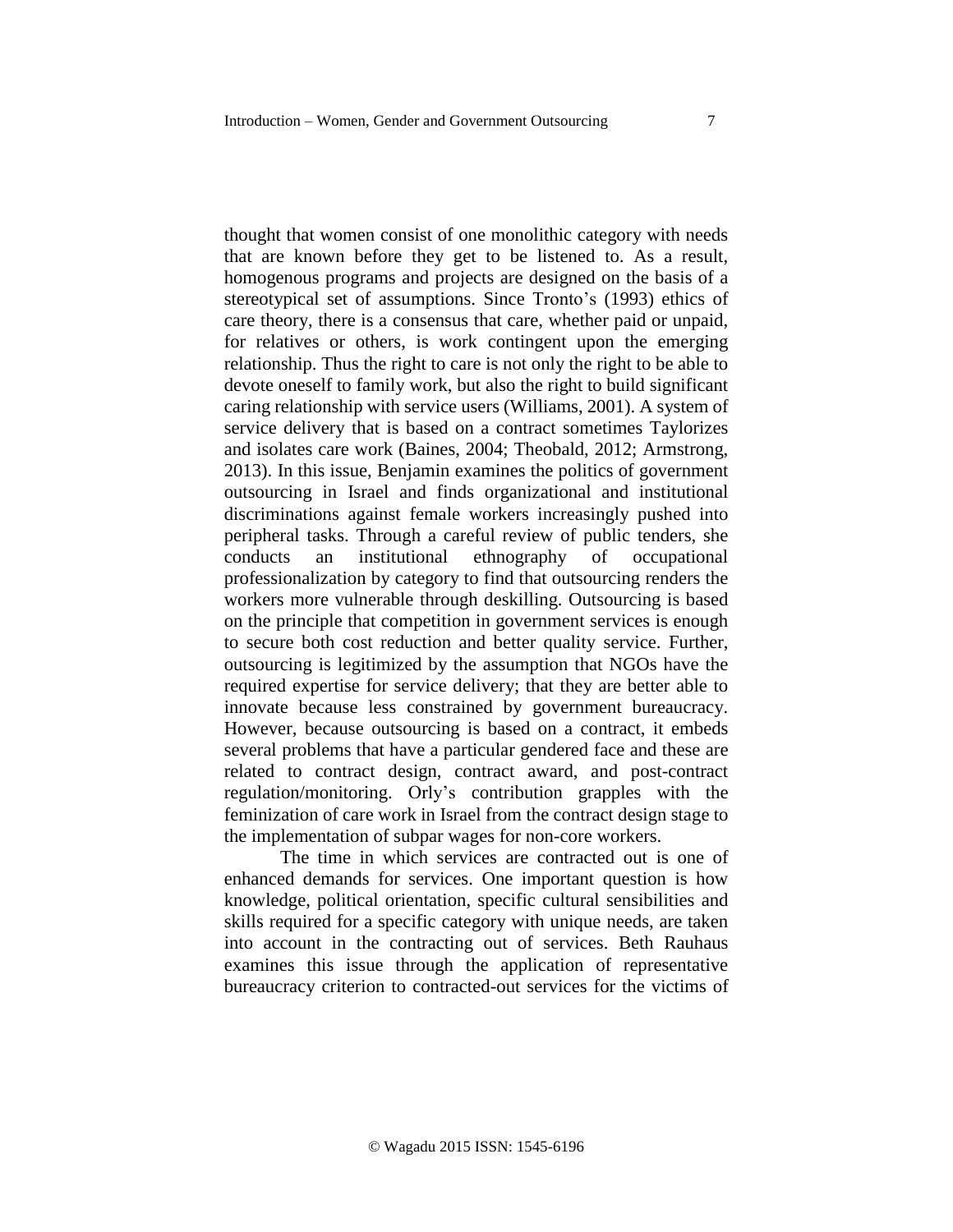domestic violence. She reports that although potentially, the US democratic principle of representative bureaucracy offers the promise of an administrative state that reflects the population it serves, contracting out limits this potential. The advantages of increased legitimacy, responsiveness and active representation of under-represented populations and service providers with specific sensibilities, may be sacrificed in times of privatization. When services are contracted out, hiring practices may not incorporate diversity as a strategy to meet the needs of clientele groups. Furthermore, services design tends to ignore both the shifts in the size of a city or state population creating an overload on the service providers. Population shifts which result in a more diverse society with unique needs also tend to be neglected. Acknowledging the political and relational nature of service delivery especially in dealing with domestic violence, Rauhaus highlights the importance of shared values between contractors, the public (users), and public agencies for effective collaboration; values that start at and spread through progressive hiring practices.

In Kenya, Amadi examines the ambivalent outcomes of government outsourcing for women. On the one hand, outsourcing has empowered special groups in the telecommunication sector. However, neopatrimonialism, corruption, and patriarchy give men a competitive advantage over women through pre-existing networks of solidarities. These networks are strong challenges for women as producers of services that the government might want in two ways. First the playing field of government contractors favors politically and ethnically connected firms. Second, because women enter public procurement as subcontractors or small business-owners, they are unlikely to affect change in practice at a higher level. Thus in Kenya, the privatization of the telecommunication sector benefited women in two ways: by supporting business women, by generating more jobs and introducing community projects which facilitated women's technical training and increased income. At the same time Amadi's analytical perspective elicits contradicting evidence as to the strictly limited extent to which actual competition and transparency is applied to the privatization award selection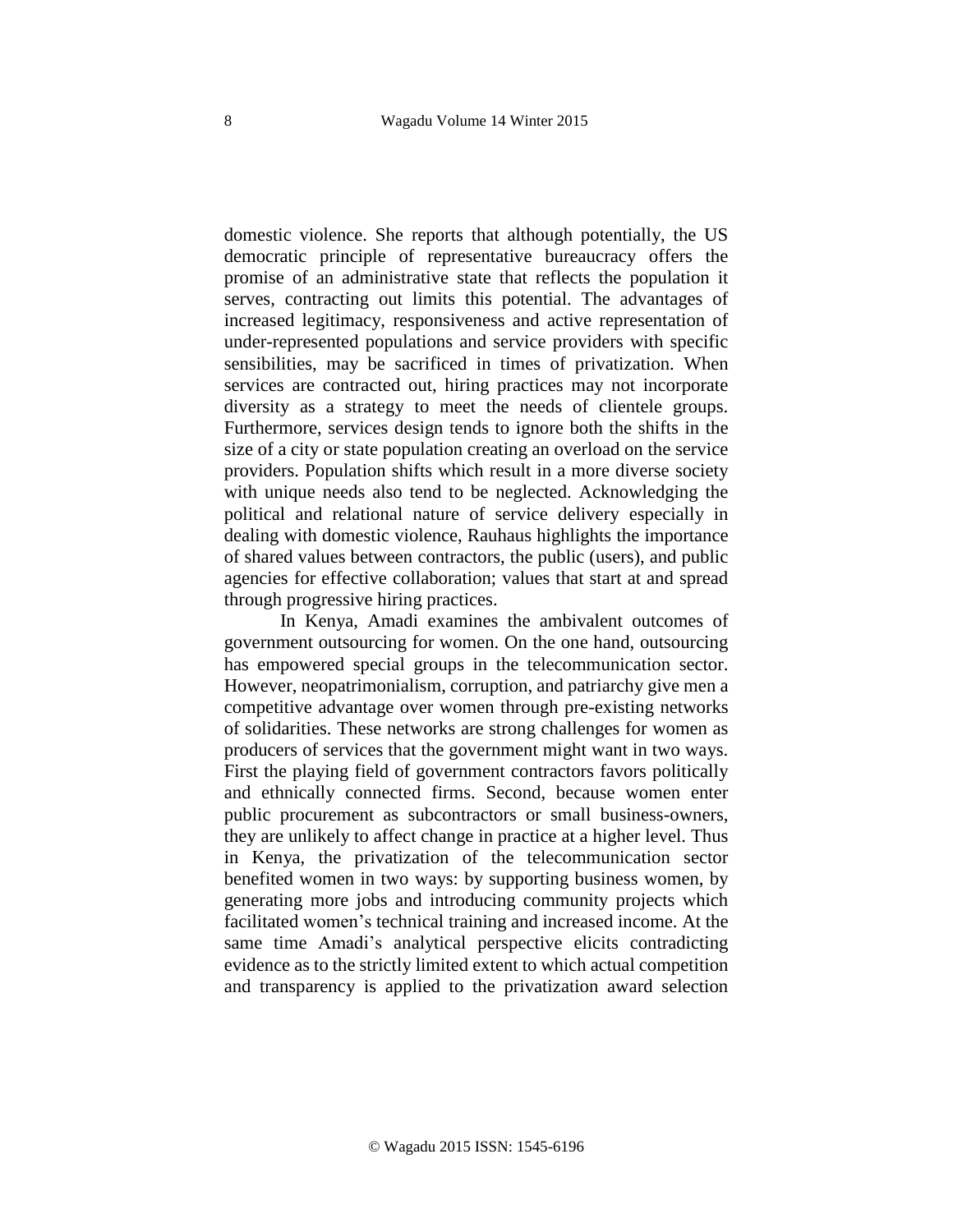process. Patrimonialism, politics and nepotism remain powerful leaving women exposed to exclusionary processes so that only a minority can benefit from the promised potential allegedly embedded in government outsourcing.

Closing this special issue is Mullins and Saldivar's research note. They review major scholarly databases to track research interest on government outsourcing and women or gender. For the most part, there is an abundant literature on private sector outsourcing, but no or little work has been undertaken in the public sector. Contracting out services in Italy, India, and the US shows comparable trends with regard to women's employment. That is, collective bargaining erodes under outsourcing mechanisms in the public sector regardless of countries' GDP. In this preliminary research note, Mullins and Saldivar raise concerns about intensified job insecurity due to the rise of part-time opportunities for women and the difficulty to find work-life balance in contracted employment. The level of neglect of research on women and government outsourcing shows a retreat in social justice and safety nets for the most vulnerable segments of society. Despite this bleak realization, it is suggested that when government pursues gender equality, outsourcing policies can become important measures in the promotion of economic welfare. Several studies have documented the speedy deterioration of employment conditions, income and job quality for women employed by service deliverers in Anglo-Saxon countries and in Israel (Ravenswood and Kaine, 2015; Cunningham et al., 2014; Benjamin, 2011; Lethbridge, 2005; Escott and Whitefield, 1995, Dantico and Jurik, 1986). Nevertheless, these studies, as well as those showing the violations of workers' rights more generally in public services contracting supply chains (Hasle et al., 2014) have had very little impact on the outsourcing policies. We hope, with this special issue on women and government outsourcing to contribute to the emerging scholarship in the field. The practical recommendations in the chapters that follow foster a debate on the shifting sites for political mobilization and potential economic empowerment for women worldwide given government outsourcing. At stake in this debate are matters of social justice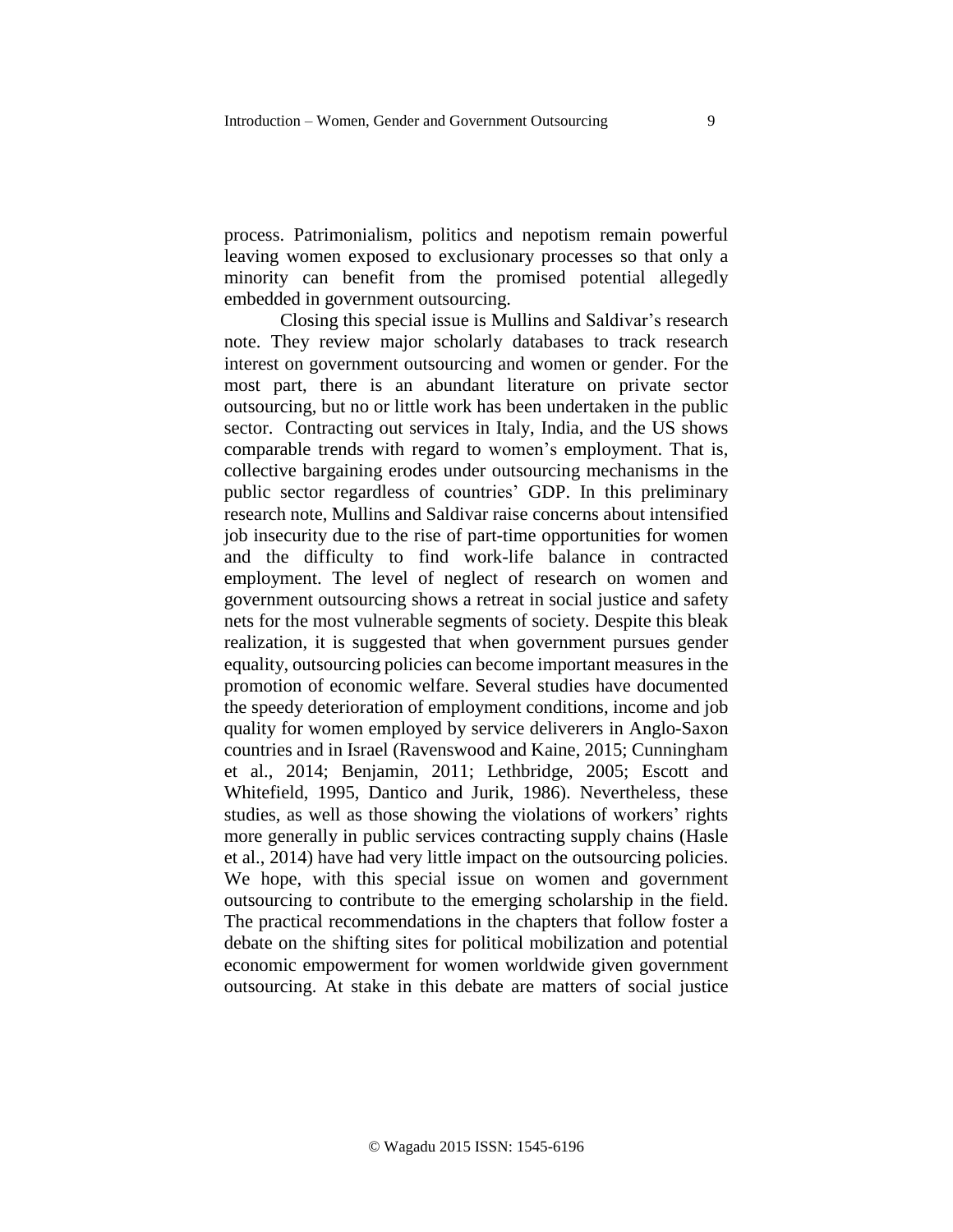(Klenk, 2015), economic opportunities, and political accountability in the management of public resources.

## **References**

- Armstrong, P. (2013). Puzzling skills: Feminist political economy approaches. *Canadian Review of Sociology*, 50(3), 256- 283.
- Baines, D. (2004). Caring for nothing: work organization and unwaged labor in social services. *Work, Employment and Society*, 18(2), 267-295.
- Benjamin, O. (2011) Gender Outcome of Labor Market Policy in Israel. *Equality, Diversity and Inclusion: An International Journal*, 30, 394-408.
- Bonacich, E., Alimahomed, S. & Wilson, B.J. (2008). The racialization of global labor. *American Behavioral Scientist,* 52, 342-355.
- Cunningham, I., Baines, D. & Charlesworth, S. (2014). Government funding, employment conditions, and work organization in non-profit community services: A comparative study. *Public Administration*, 92(3), 582-598.
- Dantico, M. & Jurik, N. (1986). Where have all the good jobs gone: The effect of government service privatization on women workers. *Contemporary Crises*, 10, 421-39.
- Escott, K. & Whitefield, D. (1995). *The gender impact of compulsory competitive tendering in local government.* Manchester: Equal Opportunities Commission.
- Hasle, P., Hohnen, P., Tovatn, H. & Di Nunzio, D. (2014). New challenges for working conditions in European public services: A comparative case study of global restructuring and customization. *E-Journal of International and Comparative Labor Studies,* 3(1), 1-23.